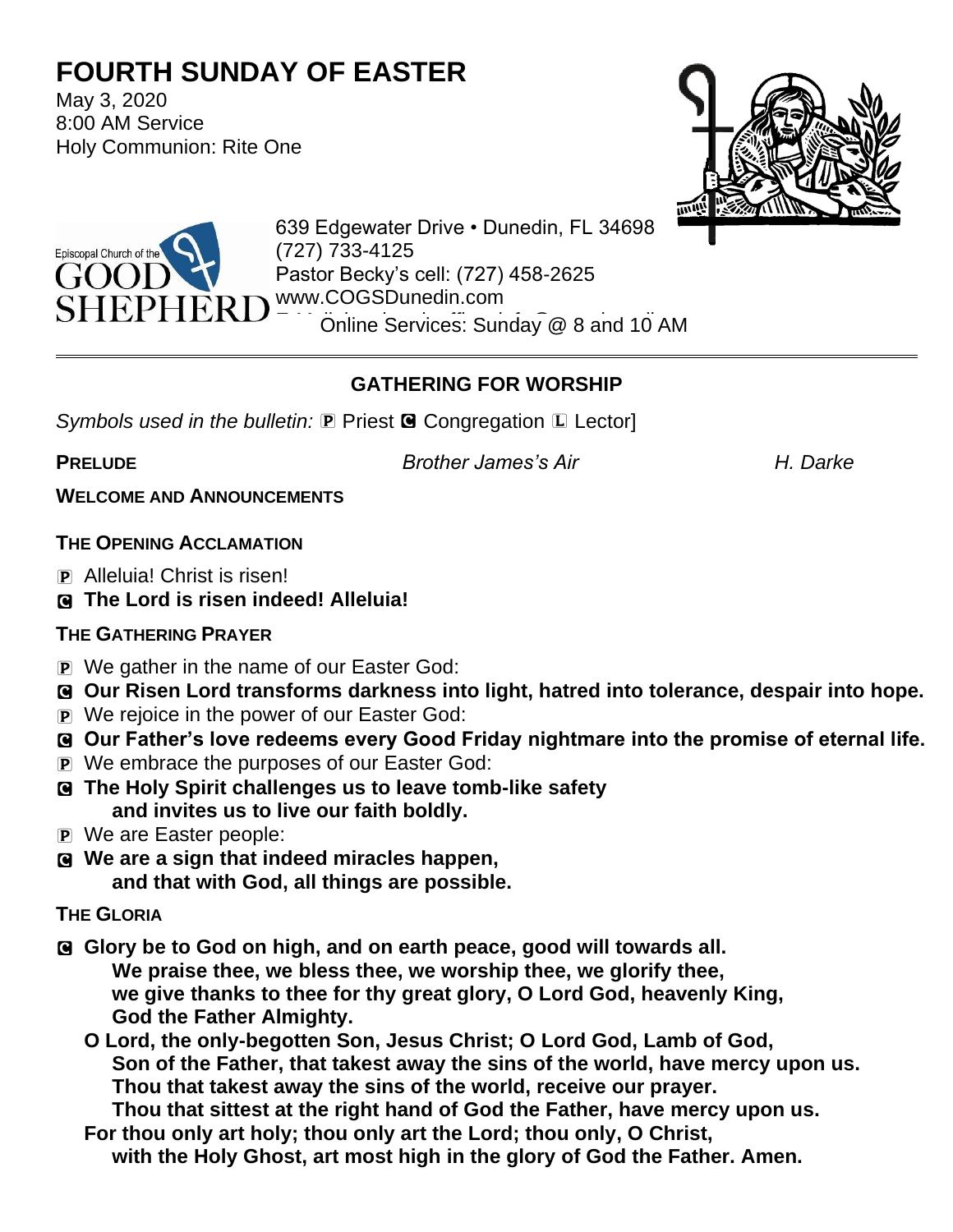#### **THE COLLECT OF THE DAY**

P The Lord be with you.

#### C **And with thy Spirit.**

- P Let us pray… O God our shepherd, you know your sheep by name and lead us to safety through the valleys of death. Guide us by your voice, that we may walk in certainty and security to the joyous feast prepared in your house, through Jesus Christ, our Savior and Lord, who lives and reigns with you and the Holy Spirit, one God, now and forever.
- C **Amen.**

#### **WORD OF GOD**

**THE READINGS:** Deuteronomy 15:4-11• Psalm 23 • Acts 2:42-47 • John 10:1-10

#### **The First Reading**

L *The First Reading is taken from Deuteronomy, chapter 15.*

Of course there won't be any poor persons among you because the Lord will bless you in the land that the Lord your God is giving you to possess as an inheritance, but only if you carefully obey the Lord your God's voice, by carefully doing every bit of this commandment that I'm giving you right now. Once the Lord your God has blessed you, exactly as he said he would, you will end up lending to many different peoples but won't need to borrow a thing. You will dominate many different peoples, but they won't dominate you.

Now if there are some poor persons among you, say one of your fellow Israelites in one of your cities in the land that the Lord your God is giving you, don't be hard-hearted or tightfisted toward your poor fellow Israelites. To the contrary! Open your hand wide to them. You must generously lend them whatever they need. But watch yourself! Make sure no wicked thought crosses your mind, such as, The seventh year is coming—the year of debt cancellation—so that you resent your poor fellow Israelites and don't give them anything. If you do that, they will cry out to the Lord against you, and you will be guilty of sin. No, give generously to needy persons. Don't resent giving to them because it is this very thing that will lead to the Lord your God's blessing you in all you do and work at. Poor persons will never disappear from the earth. That's why I'm giving you this command: you must open your hand generously to your fellow Israelites, to the needy among you, and to the poor who live with you in your land.

L The Word of the Lord.

C **Thanks be to God.**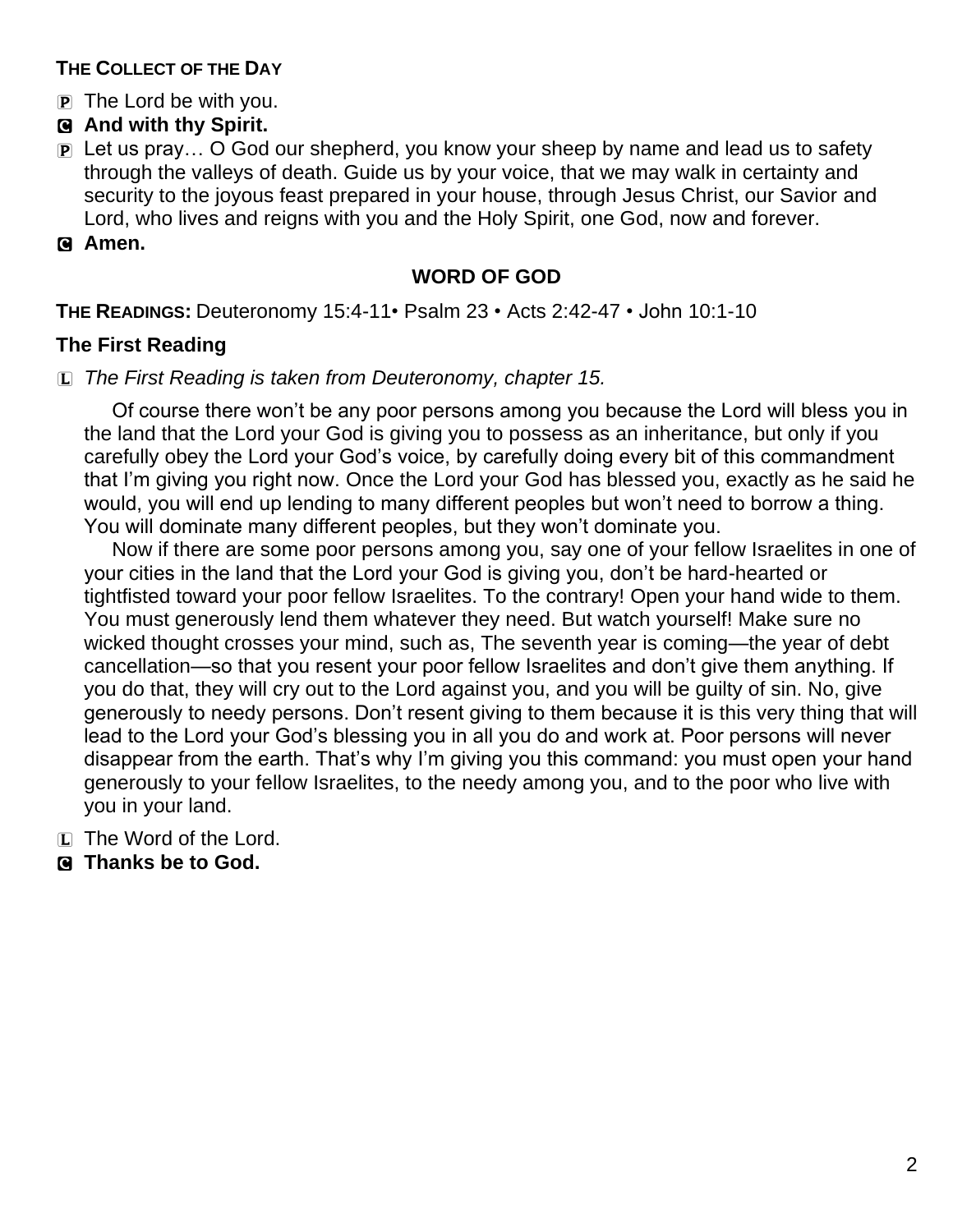## **The Psalm**

- L We will read responsively from Psalm 23…
- L The Lord is my shepherd; I shall not want.
- C **He maketh me to lie down in green pastures: he leadeth me beside the still waters.**
- L He restoreth my soul: he leadeth me in the paths of righteousness for his name's sake.
- C **Yea, though I walk through the valley of the shadow of death, I will fear no evil: for thou art with me; thy rod and thy staff they comfort me.**
- L Thou preparest a table before me in the presence of mine enemies: thou anointest my head with oil; my cup runneth over.
- C **My Surely goodness and mercy shall follow me all the days of my life: and I will dwell in the house of the Lord for ever.**

## **The Second Reading:**

L *The Second Reading is taken from Acts, chapter 2…*

The believers devoted themselves to the apostles' teaching, to the community, to their shared meals, and to their prayers. A sense of awe came over everyone. God performed many wonders and signs through the apostles. All the believers were united and shared everything. They would sell pieces of property and possessions and distribute the proceeds to everyone who needed them. Every day, they met together in the temple and ate in their homes. They shared food with gladness and simplicity. They praised God and demonstrated God's goodness to everyone. The Lord added daily to the community those who were being saved.

L The Word of the Lord.

## C **Thanks be to God.**

## **The Gospel:**

- D The Holy Gospel of our Lord Jesus Christ according to John.
- **G** Glory be to thee, O Lord.

D I assure you that whoever doesn't enter into the sheep pen through the gate but climbs over the wall is a thief and an outlaw. The one who enters through the gate is the shepherd of the sheep. The guard at the gate opens the gate for him, and the sheep listen to his voice. He calls his own sheep by name and leads them out. Whenever he has gathered all of his sheep, he goes before them and they follow him, because they know his voice. They won't follow a stranger but will run away because they don't know the stranger's voice."

Those who heard Jesus use this analogy didn't understand what he was saying. So Jesus spoke again, "I assure you that I am the gate of the sheep. All who came before me were thieves and outlaws, but the sheep didn't listen to them. I am the gate. Whoever enters through me will be saved. They will come in and go out and find pasture. The thief enters only to steal, kill, and destroy. I came so that they could have life—indeed, so that they could live life to the fullest."

- D The Gospel of the Lord.
- C **Praise be to thee, O Christ.**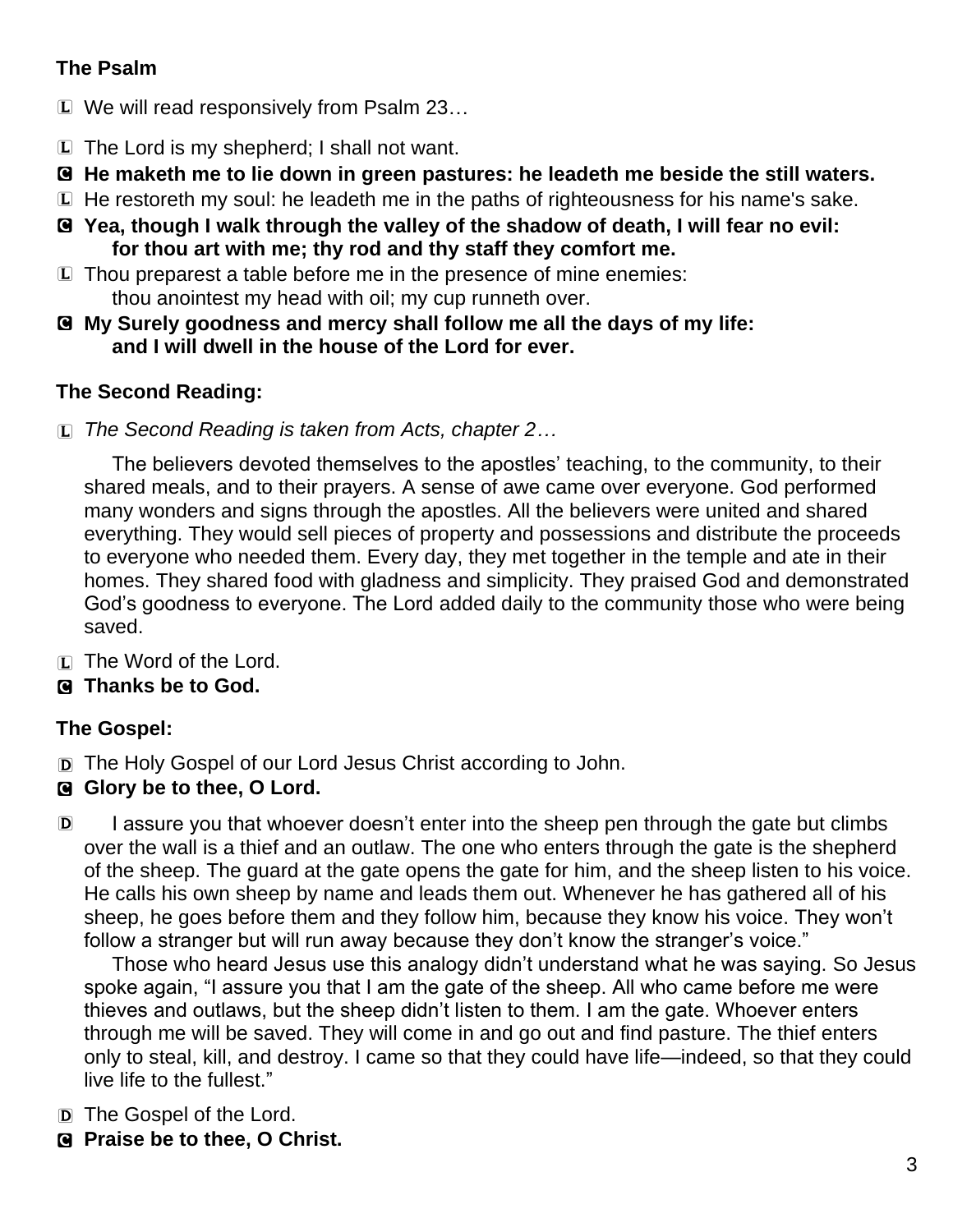#### **NICENE CREED**

C **We believe in one God, the Father, the Almighty, maker of heaven and earth, of all that is, seen and unseen.** 

**We believe in one Lord, Jesus Christ, the only Son of God, eternally begotten of the Father, God from God, Light from Light, true God from true God, begotten, not made, of one Being with the Father. Through him all things were made. For us and for our salvation he came down from heaven: by the power of the Holy Spirit he became incarnate from the Virgin Mary, and was made man. For our sake he was crucified under Pontius Pilate; he suffered death and was buried. On the third day he rose again in accordance with the Scriptures; he ascended into heaven and is seated at the right hand of the Father. He will come again in glory to judge the living and the dead, and his kingdom will have no end.**

**We believe in the Holy Spirit, the Lord, the giver of life, who proceeds from the Father and the Son. With the Father and the Son he is worshiped and glorified. He has spoken through the Prophets. We believe in one holy catholic and apostolic Church. We acknowledge one baptism for the forgiveness of sins. We look for the resurrection of the dead, and the life of the world to come. Amen.**

#### **PRAYERS OF THE PEOPLE**

- D Let us pray for the whole state of Christ's Church and the world.
- $\Box$  Almighty and everliving God, who in thy holy Word hast taught us to make prayers, and supplications, and to give thanks for all humanity: Receive these our prayers which we offer unto thy divine Majesty, beseeching thee to inspire continually the Universal Church with the spirit of truth, unity, and concord; and grant that all those who do confess thy holy Name may agree in the truth of thy holy Word, and live in unity and godly love. Risen Lord,
- C **we pray to you.**
- L Give grace, O heavenly Father, to all bishops, especially to Michael, our Presiding Bishop; Dabney, our Bishop; Barry and Michael, our Assisting Bishops; Becky, our Rector; Cindy, our Deacon; Ann, our Priest Associate; to our companion diocese of the Dominican Republic**;** to these Episcopal Churches in our Diocese: Church of the Holy Spirit, Safety Harbor; All Saints, Tarpon Springs; St. Giles, Pinellas Park; to the Clearwater Deanery Collaboration Partners; and to all priests, deacons, and the laity in their ministry; that they may, both by their life and doctrine, set forth thy true and lively Word, and rightly and duly administer thy holy Sacraments. Risen Lord,

#### C **we pray to you.**

- $E$  And to all thy people give thy heavenly grace, and especially to this congregation here present; that, with meek heart and due reverence, they may hear and receive thy holy Word, truly serving thee in holiness and righteousness all the days of their life. Risen Lord,
- C **we pray to you.**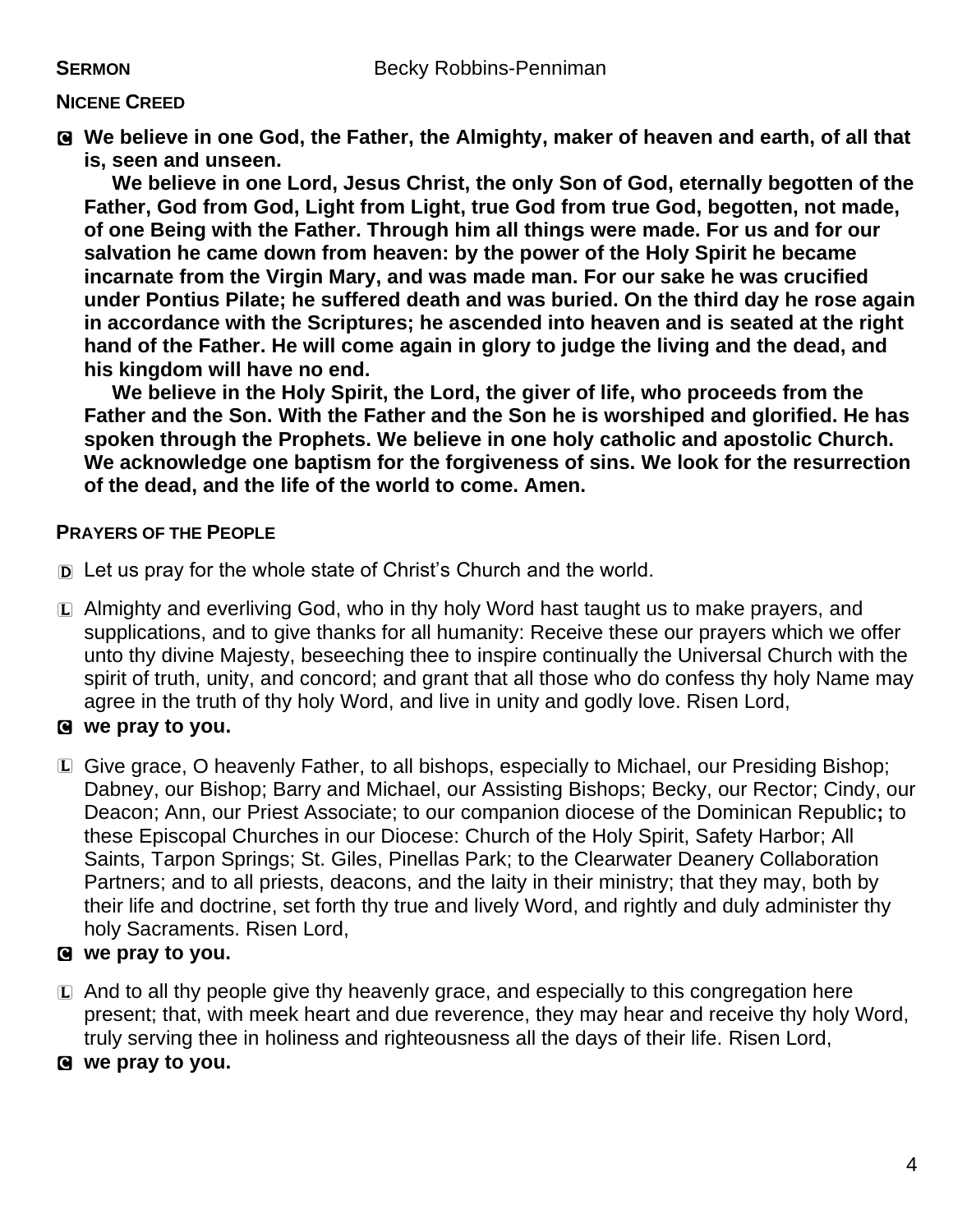$\Box$  We beseech thee also so to rule the hearts of those who bear the authority of government in this and every land, especially President Trump, that they may be led to wise decisions and right actions for the welfare and peace of the world. We pray that all God's children, especially those in the Middle East, might live in the hope of the world peace for which we are created. Risen Lord,

#### C **we pray to you.**

L And we most humbly beseech thee, of thy goodness, O Lord, to comfort and succor [*read handwritten names from notebook*] and all those who, in this transitory life, are in trouble, sorrow, need, sickness, or any other adversity, especially those listed in the weekly news who have asked for our prayers. I now invite you to pray for others by name, aloud or in your hearts. [*Leave time…*] Risen Lord,

#### C **we pray to you.**

 $\Box$  Open, O Lord, the eyes of all people to behold thy gracious hand in all thy works, that, rejoicing in thy whole creation, they may honor thee with their substance, and be faithful stewards of thy bounty. We give thanks for all the blessings of this life. Risen Lord,

#### C **we pray to you.**

 $\Box$  And we also bless thy holy Name for all thy servants departed this life in thy faith and fear, [*especially… add names from notebook*]. Please add names of those on your heart, silently or aloud. [*Leave time…*] We beseech thee to grant them continual growth in thy love and service; and to grant us grace so to follow the good examples of all thy saints, that with them we may be partakers of thy heavenly kingdom. Risen Lord,

#### C **we pray to you.**

L Grant these our prayers, O Father, for Jesus Christ's sake, our only Mediator and Advocate. C **Amen.**

#### **THE PEACE**

- $\mathbf{P}$  The peace of the Lord be always with you.
- C **And with thy spirit.**

#### **THE HOLY COMMUNION**

#### **OFFERTORY SENTENCE**

D Thine, O Lord, is the greatness, and the power, and the glory, and the victory, and the majesty. For all that is in the heaven and in the earth is thine. Thine is the kingdom, O Lord, and thou art exalted as head above all. Bring your tithes, gifts and offerings with a gladsome heart.

**OFFERTORY** *The Lord is My Shepherd* R. Vaughan Williams

#### **PRESENTATION OF THE OFFERINGS**

- D As we receive these gifts, we acknowledge:
- C **All things come from thee, O Lord and of thine own have we given thee.**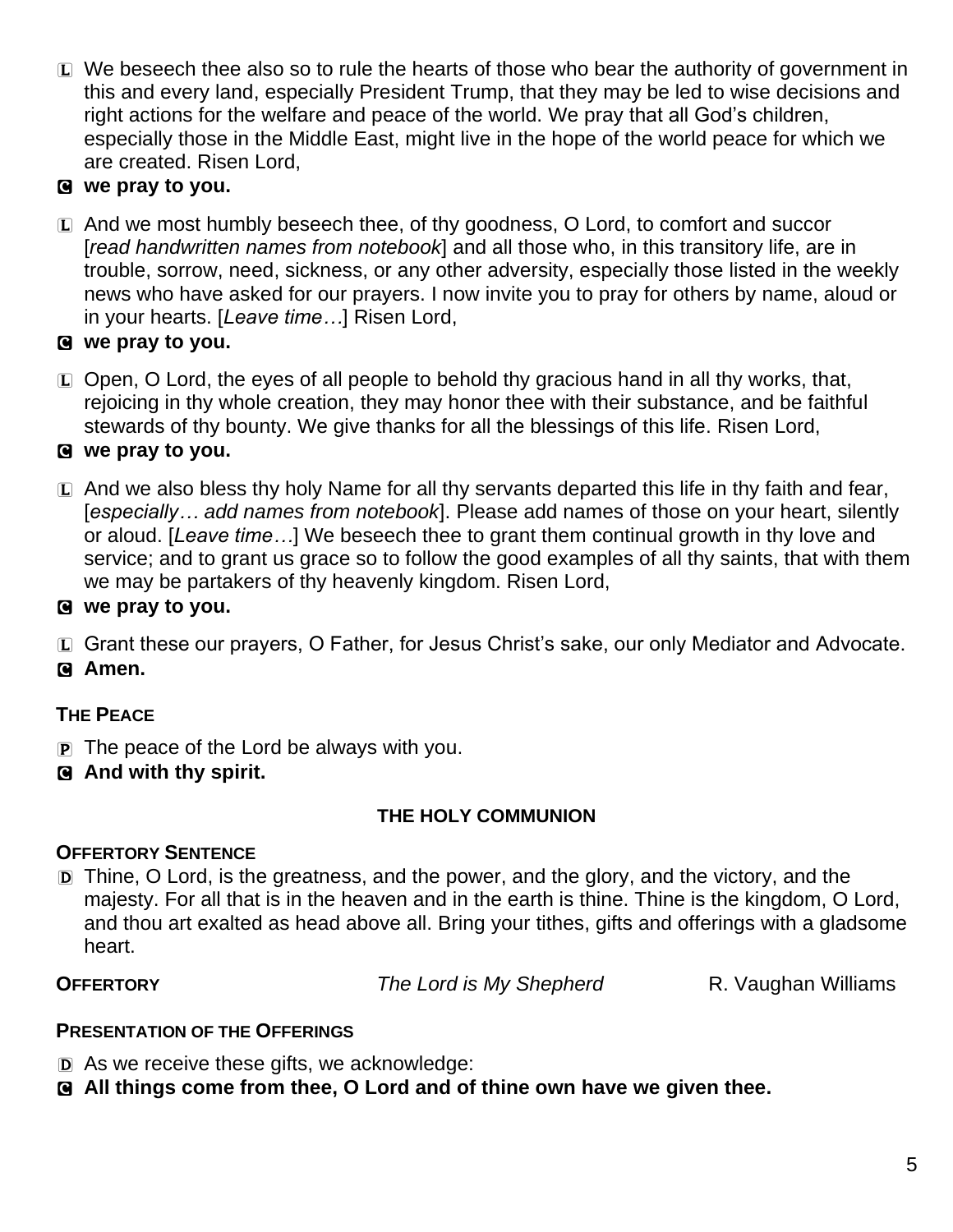### **THE GREAT THANKSGIVING:** Eucharistic Prayer II

- $\mathbf{P}$  The Lord be with you.
- C **And with thy spirit.**
- P Lift up your hearts.
- C **We lift them up unto the Lord.**
- P Let us give thanks unto our Lord God.
- C **It is meet and right so to do.**
- P It is very meet, right, and our bounden duty, that we should at all times, and in all places, give thanks unto thee, O Lord, holy Father, almighty, everlasting God, for the glorious resurrection of our Savior Jesus Christ, the true Paschal Lamb who gave himself to take away our sin, who in dying has destroyed death, and in rising has brought us to eternal life. Therefore with Angels and Archangels, and with all the company of heaven, we laud and magnify thy glorious Name; evermore praising thee, and saying,

#### C **Holy, holy, holy, Lord God of Hosts: Heaven and earth are full of thy glory. Glory be to thee, O Lord Most High. Blessed is he that cometh in the name of the Lord. Hosanna in the highest.**

- P All glory be to thee, O Lord our God, for that thou didst create heaven and earth, and didst make us in thine own image; and, of thy tender mercy, didst give thine only Son Jesus Christ to take our nature upon him, and to suffer death upon the cross for our redemption. He made there a full and perfect sacrifice for the whole world; and did institute, and in his holy Gospel command us to continue, a perpetual memory of that his precious death and sacrifice, until his coming again.
- P For in the night in which he was betrayed, he took bread; and when he had given thanks to thee, he broke it, and gave it to his disciples, saying, "Take, eat, this is my Body, which is given for you. Do this in remembrance of me."
- P Likewise, after supper, he took the cup; and when he had given thanks, he gave it to them, saying, "Drink this, all of you; for this is my Blood of the New Covenant, which is shed for you, and for many, for the remission of sins. Do this, as oft as ye shall drink it, in remembrance of me."
- P Wherefore, O Lord and heavenly Father, we thy people do celebrate and make, with these thy holy gifts which we now offer unto thee, the memorial thy Son hath commanded us to make; having in remembrance his blessed passion and precious death, his mighty resurrection and glorious ascension; and looking for his coming again with power and great glory. And we most humbly beseech thee, O merciful Father, to hear us, and, with thy Word and Holy Spirit, to bless and sanctify these gifts of bread and wine, that they may be unto us the Body and Blood of thy dearly-beloved Son Jesus Christ.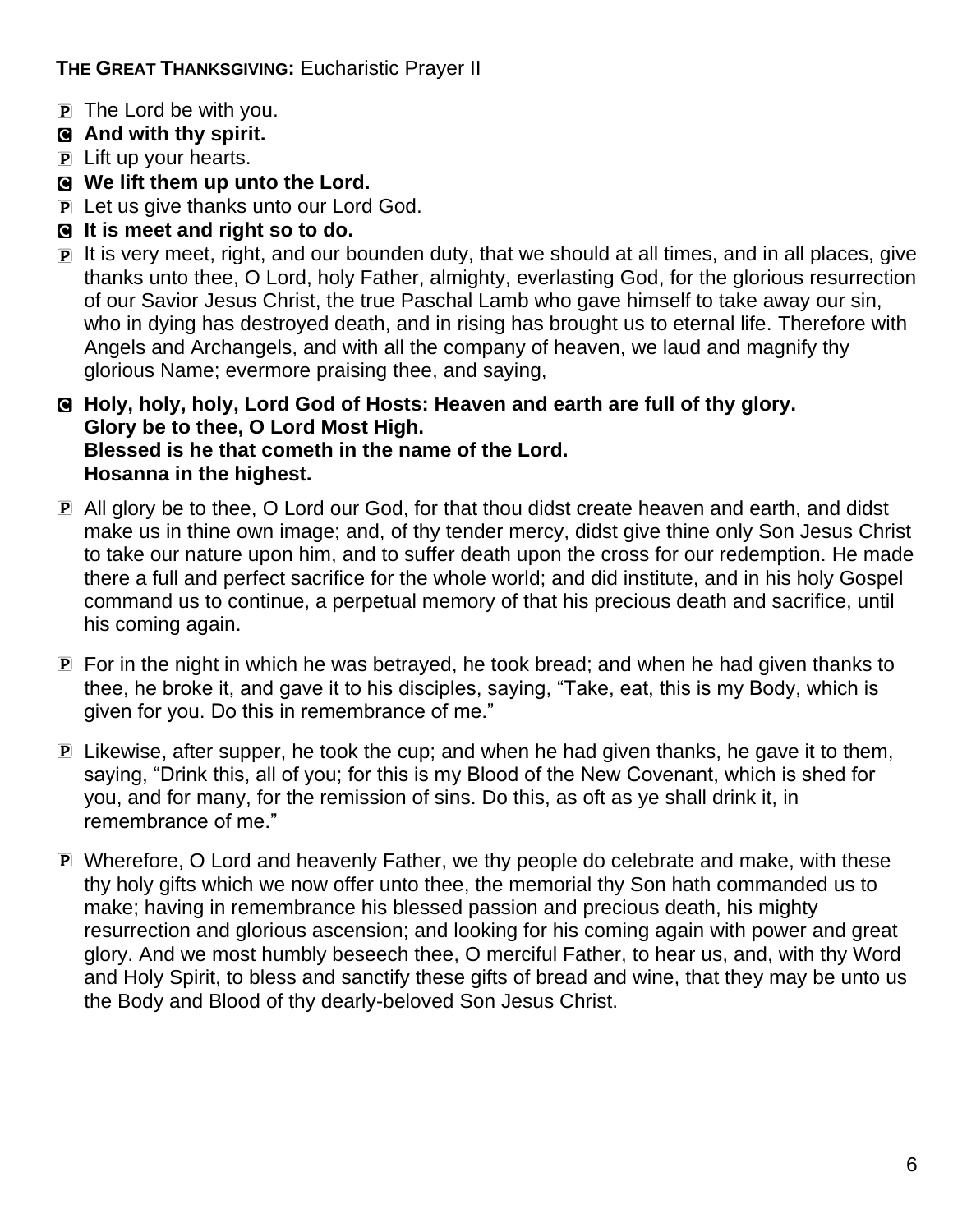- C **And we earnestly desire thy fatherly goodness to accept this our sacrifice of praise and thanksgiving, whereby we offer and present unto thee, O Lord, our selves, our souls and bodies. Grant, we beseech thee, that all who partake of this Holy Communion may worthily receive the most precious Body and Blood of thy Son Jesus Christ, and be filled with thy grace and heavenly benediction; and also that we and all thy whole Church may be made one body with him, that he may dwell in us, and we in him; through the same Jesus Christ our Lord;**
- P By whom, and with whom, and in whom, in the unity of the Holy Ghost all honor and glory be unto thee, O Father Almighty, world without end.
- C **AMEN.**

#### **THE LORD'S PRAYER**

- P And now, as our Savior Christ hath taught us, we are bold to say,
- C **Our Father, who art in heaven, hallowed be thy Name, thy kingdom come, thy will be done, on earth as it is in heaven. Give us this day our daily bread. And forgive us our trespasses, as we forgive those who trespass against us. And lead us not into temptation, but deliver us from evil. For thine is the kingdom, and the power, and the glory, for ever and ever. Amen.**

#### **BREAKING OF THE BREAD**

- P Be known to us, Lord Jesus, in the breaking of the Bread.
- C **We come with joy to meet our Lord.**
- P The Gifts of God for the People of God. Take them in remembrance that Christ died for you, and feed on him in your hearts by faith, with thanksgiving.

#### **PRAYER AFTER COMMUNION**

- P Let us pray.
- C **Almighty and everliving God, we most heartily thank thee for that thou dost feed us, in these holy mysteries, with the spiritual food of the most precious Body and Blood of thy Son our Savior Jesus Christ; and dost assure us thereby of thy favor and goodness towards us; and that we are very members incorporate in the mystical body of thy Son, the blessed company of all faithful people; and are also heirs, through hope, of thy everlasting kingdom. And we humbly beseech thee, O heavenly Father, so to assist us with thy grace, that we may continue in that holy fellowship, and do all such good works as thou hast prepared for us to walk in; through Jesus Christ our Lord, to whom, with thee and the Holy Ghost, be all honor and glory, world without end. Amen.**